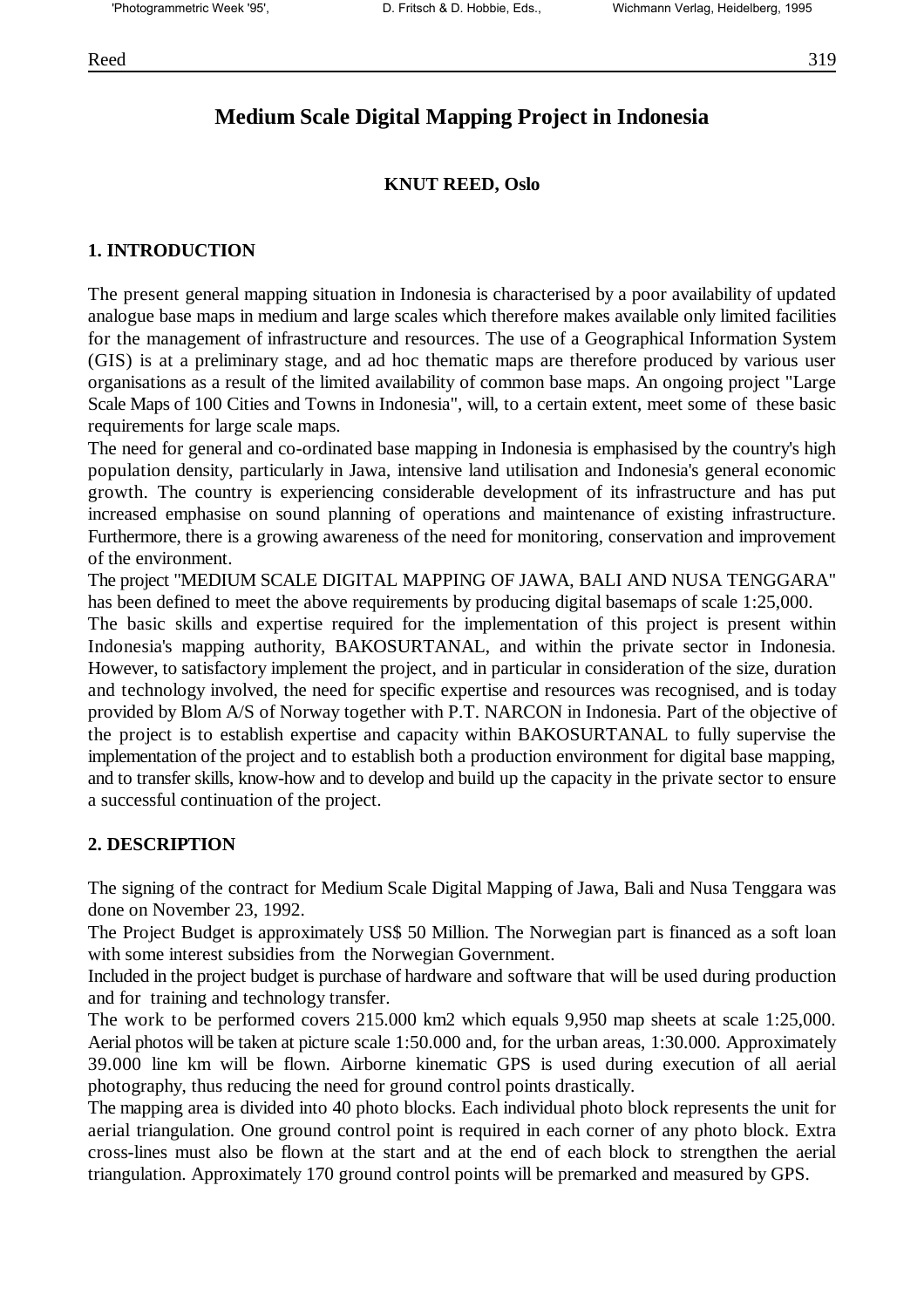All flight lines within a block are to be documented by delivery of approved photos with corresponding kinematic GPS. Optimal photo conditions are difficult to achieve. Clouds are frequent most of the time. The use of GPS adds further constraints to the accomplishment of the flight operation. Additionally, the terrain height vary from 0 to 3.000 meters with peaks up to 5.000 which frequently makes it necessary to rapidly change flight levels. This may cause gaps both in the flight lines and in the GPS measurements.

Few of the islands east of Lombok have an established levelling system. Mean Sea Level will therefore be established for each island. Height measurements by means of GPS would not give the necessary accuracy since the current geoide model is too weak for this area.

Approximately 9,950 models will be established for aerial triangulation and mapping.

Digital production techniques will be used throughout the project. Data will be acquired digitally by means of analytical stereo plotters and transferred to the Geographical Database, which will be updated with field edited information. All information necessary for cartographic presentation (editing and generalisation etc.) will be kept in a Cartographic Database. Testplots will be produced on colour raster plotters showing approximate colour presentation.

Each of the 9,950 map sheets will be printed in a varying number of copies (minimum 500, maximum 2000).

The stereo plotting is planned to last 4 years which means that 45 models or 8 map sheets must be finished every week.

The cartographic editing is planned to last 5 years, i.e. 6 map sheets must be finished every week.

# **2.1 Analogue and Digital Production Methods.**

This mapping project will utilise both analogue and digital production methods, although the bulk of the production will be performed with fully digital methods.

# **2.2 Data Acquisition**

The Survey of Ground Control Points will be done by the use of GPS in the horizontal plane. Precise height information is difficult to obtain with GPS because the geoide model in this area is still too inaccurate. Trigonometric height measurements or levelling will be used in the areas where a basic height network exists. Otherwise the Mean Sea Level will be established by tide measurements and modelling.

Aerial Photography is carried out with continuous GPS measurements at each photo centre, thus reducing the need for ground control points drastically.

Photogrammetric Plotting will be carried out using analytical stereo plotters. The information in the photos is digitized in 3 dimensions with appropriate feature codes.

Field Editing will be based on manuscript maps. Corrections and additions will be digitized on digitizing tables with combined interactive editing of the Geographic Database. Field editing will also include selection of names, administrative boundaries, road classification etc.

Data acquired during photogrammetric compilation will be stored in the Geographic Database as 3-dimensional data with an accompanying feature code. Field editing data will be stored as 2-dimensional data. All data will be assigned a quality code, a date of origin code (in addition to x, y, z) and a feature code. The Geographic Database will be built up as a general storage of photogrammetric and field edited data, independent of the map sheet layout.

The Cartographic Database will contain cartographic modifications for each map sheet. These modifications will be assigned during manual editing.

The Geographic Database and the Cartographic Database kept physically will be in one database. Data may be transferred to other databases (GIS) by means of standard interchange formats.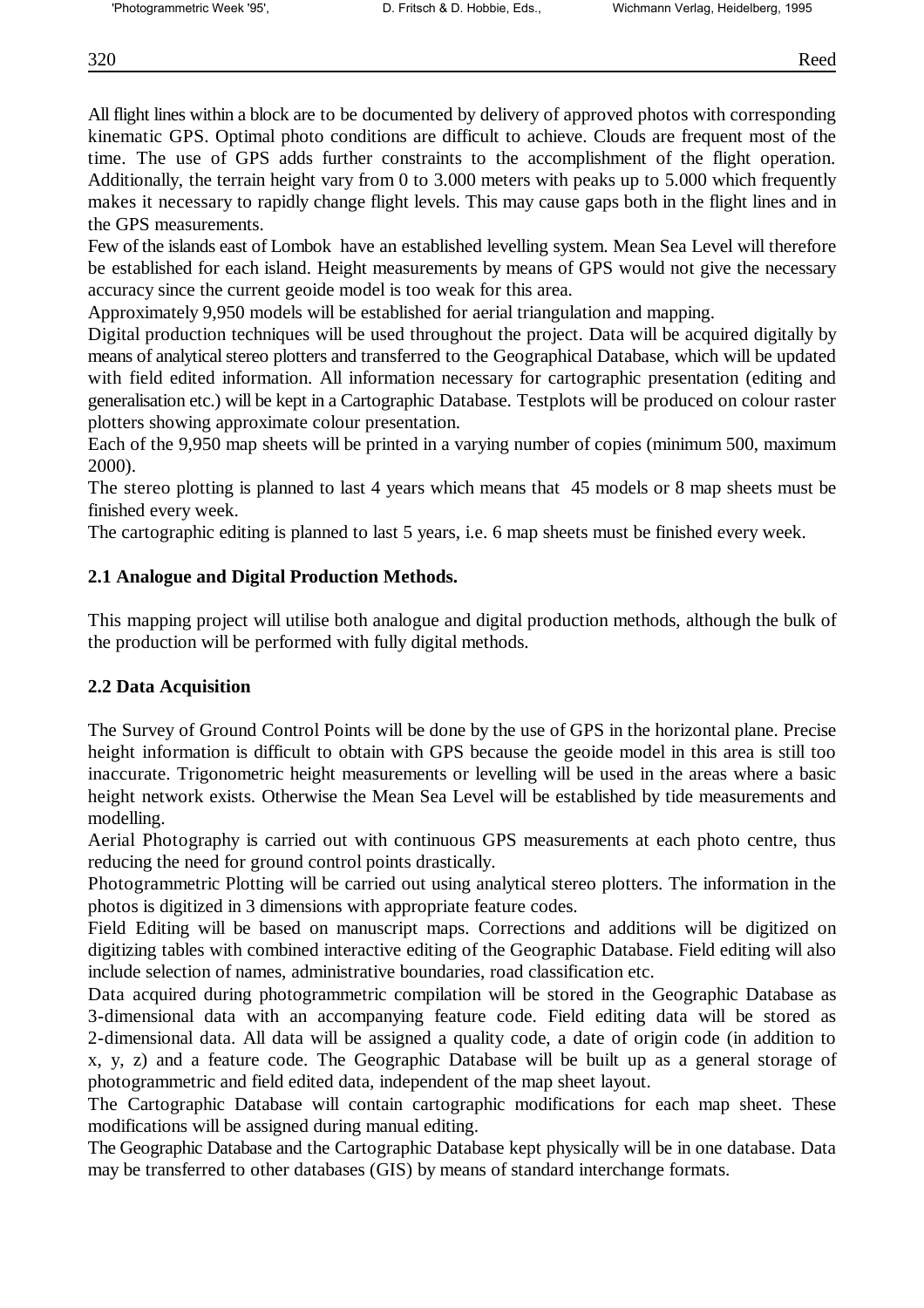Reed 321

The Cartographic Design work is done digitally by means of graphic editing and raster plotting. Preliminary plots are drawn by a colour raster plotter showing approximate colour presentation. The final plots will be drawn in black and white, one for each printing plate.

Colour Offset Printing will be carried out in 5 colours.

# **3. COMMENTS**

Through the execution of this project, and with the establishment of up-to-date, high quality database for digital base maps at a scale of 1:25,000 for such a large part of the country, Indonesia has made a considerable step ahead in its continuing development.

These base maps will give authorities and planners an indespensable tool for making decisions and to achieve high yield for their investments as high quality maps will always form the basis for all significant planning purposes.

By employing modern technology and through a sound and integrated co-operation between the executing company, BAKOSURTANAL and the Indonesian private mapping industry, the results of this project will be of considerable benefit to the country and its people in the foreseeable future.

## **3.1 Experiences so far**

The project was mobilized May 1993. The total project period is 91 months (7 years and 7 months). By end of May 1995 after 25 months, the following work has been performed (total workload enclosed in parenthesis):

| Premarking                          | 170    | (170)     | Points              |
|-------------------------------------|--------|-----------|---------------------|
| <b>Natural Passpoints</b>           | 47     | (64)      | Points              |
| <b>Horizontal Ground Control</b>    | 160    | (182)     | Points              |
| Verticalal Ground Control           | 172    | (246)     | Points              |
| <b>Aerial Photography</b>           | 37,300 | (40, 733) | Line km             |
| <b>Kinematic GPS</b>                | 9,200  | (10,300)  | <b>Photo Frames</b> |
| <b>Aerial Triangulation</b>         | 3,000  | (9,950)   | Models              |
| <b>Stereo Plotting</b>              | 100    | (1,678)   | <b>Sheets</b>       |
| <b>Field Editing</b>                | 57     | (1,678)   | <b>Sheets</b>       |
| Geographic Database Establishment   | 57     | (1,678)   | <b>Sheets</b>       |
| Cartographic Database Establishment | 17     | (1,678)   | <b>Sheets</b>       |
| Printing                            | 0      | (1,678)   | <b>Sheets</b>       |
|                                     |        |           |                     |

The project area covers 215,000 kmý. This is approximately 60% of the total area of Germany. The project area has a population figure of 120 million people, approximately 150% of Germany's population.

The project staff consists of 127 members in Indonesia including 13 Norwegian expatriates. Local staff has been given education and on the job training as follows:

| Surveying and Field Editing                     | 21 |  |
|-------------------------------------------------|----|--|
| Aerial Triangulation and Stereo Plotting        | 25 |  |
| <b>Terrain Modelling</b>                        |    |  |
| Database Establishment, Editing and Cartography | 18 |  |
| <b>Office Management</b>                        |    |  |
| Administrative Tasks (office personnel)         | 19 |  |
| <b>Computer System Operation</b>                |    |  |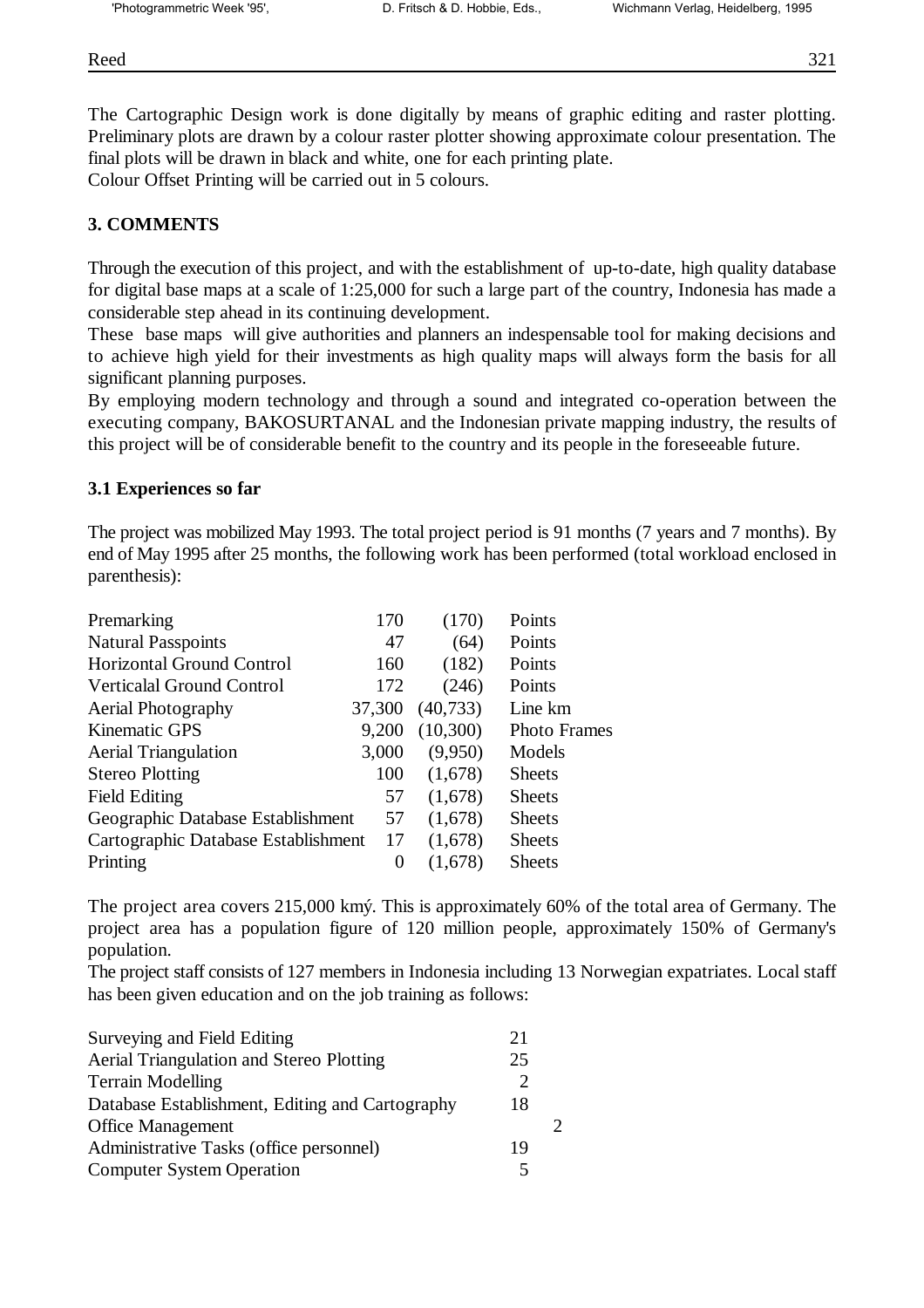The actual number of participants in the education programs have been more than the double. Operators have, among other, been recruited from the technical university in Bandung. After screening, the final number has been reduced with more than 50%.

In addition, the Client have been given training. A small capacity production line is installed in the Client premisses. 28 employees have been given basic training and 5 of these are now working as Counterparts to the Project Assistance Group (refer below) on a full time basis.

The project language is defined to be English. However, it was initially recognised that the local operators were not able to use English as their work language. Instead, the expatriates working in the production had to learn Indonesian. All documentation, programs menus etc. to be used at operator level are now written in "Bahasa Indonesia". By now Indonesian supervisors are undertaking training of new expatriates. All reports etc. are still written in English.

The expatriates are devided into two teams. The Technical Advisory Team of 8 members supports the production taking place in Bandung. The Project Assistance Group is working in the Client's premisses in Cibinong nearby Bogor and is supervising the Client and undertaking quality control. The latter team is also responsible for building up and maintain of the Project Quality System.

The following experiences may be of general interest:

- To ensure correct positioning of the premarks within the crossing of a transversal strip and a cross strip building up a block; the field teams used handheld GPS receivers since no topographic maps at a scale larger than 1:250,000 were available in most of the project area.
- The signalizion material of the premarks were often removed by local people. It is thus important to measure not only the premarked location but, in addition, some natural details visible in the picture to be used as backup if the premarking is removed prior the flight operation.
- Horizontal Ground Control by means of GPS has been undertaken with good results. It is of great importance t instruct the field team to male extensive documentation of measurements and point locations (sketches) etc.
- Additional Natural Passpoints had to be measured. The total number of Ground Control Points had to be exceeded to secure good geometry in the photo blocks.
- The aerial photography operation is undertaken by a local company operation the Client's aeroplanes. Certain areas of Indonesia are almost constantly covered by clouds and this, in addition to the demand for good KGPS results, complicates the flight operation.

Ideally, the areas should be flown on a block per block bases. However, this demand is difficult to fulfil due to the extent of the project area (2,750 km in East-West directions) and considerable transport distances to the different blocks. These transport distances are, if conditions are satisfactory, combined with photography operation.

It is very demanding to keep track of all photos, the KGPS results and their quality. The Contractor has developed a computerized monitoring system for visualization of photos and KGPS results in comparison to the flight plan.

 • Aerial Triangulation results are very good. Since the photo blocks seldom have the theoretical rectangular shape, additional passpoints are needed. Refer to comment above.

It has also been obvious that breaks in the KGPS data within a block have to be accepted based on certain criteria, e.g. the neighbouring strips are unbroken.

• Stereo Plotting tasks more time than originally expected.

A feasibility study was carried out in 1990 concluding that the data acquisition should bed undertaken by digital methods. However, it was recommended to undertake cartography by way of both digital and manual methods (some digital and manual scribing and typesetting and masking techniques for screens). During contract negotiations this was changed to a full digital production line. The ratio between man hours used for Stereo Plotting verses Cartography was in the feasibility study described to be 1 to 2. After introduction of a full production line, the ratio is 4 to 1, limiting the cartographic work to batch processing and very little manual editing.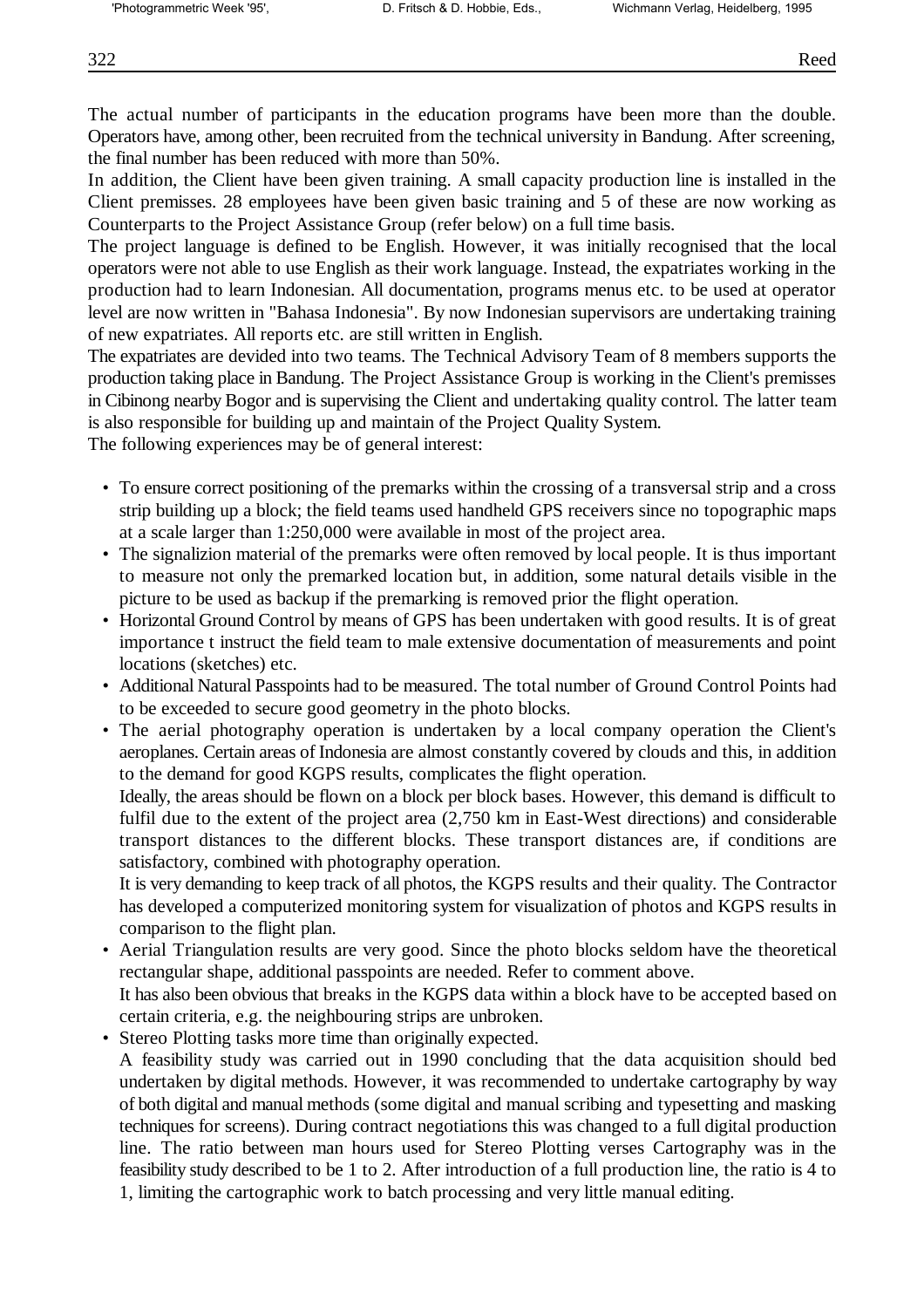Originally it was also planned to plot contour lines during the stereo compilation phase. This procedure has been terminated and replaced by measurement of a 100 by 100 meter grid and breaklines because:

- It is much easier to train an operator to acquire grid points and break lines than contour lines.
- The accurancy of contour lines generated by means of a terrain model gives a much more uniform representation of the terrain and the accurancy is well within the half of the contour interval, which is the quality criteria. (The contour interval is 12.5 meters).
- It gives a better representation of the terrain in forested areas.
- It gives better completeness and speeds up the stereo plotting in mountainous areas.
- It is possible to undertake preliminary aerial triangulation and stereo plotting prior to final approval of tidal measurement in areas where basic height network do not exist. When the final height network is established, all data is transformed from preliminary height network to final height network and contour lines in correct level are generated.
- Aerial Triangulation and Stereo Plotting are now undertaken by 7 instruments 7 days a week at 3 shifts. Administration of data is a major task. VAX/VMS based Phocus with its central database has been suitable for handling parallel work in different blocks and by several operators per block.
- All data are collected map sheet vice before entered into a seamless database where all polygons and lines are linked together. Sysdeco (former SysScan) MAPMAN and GINIS software are used for the database system (Geographic and Cartographic Database).
	- Cartography
	- Printing

The production line will reduce the field activity to only one visit on each island during the full project time.

• The following equipment is used:

*GPS measurement*

Trimble 4000 SSE and Trimble Plus and Trimble GPS Survey SW

### *Aerial Photography*

Leica RC20 and Topas Turbo SW for processing of KGPS. In addition a special programme developed by the Norwegian Agricultural University is used for processing of data from certain areas where the TOPAS SW is unable to cope.

*Aerial Triangulation* Zeiss P3 with Phocus, PATB-RS/GPS and SKIP SW

*Stereo Plotting* Zeiss P3 with Phocus SW

*Terrain Modelling* MOSS SW

*Database Establishment, Graphic Editing and Cartography* Sysdeco (former SysScan) GINIS, GINPLO and MAPMAN SW and Blom developed routines